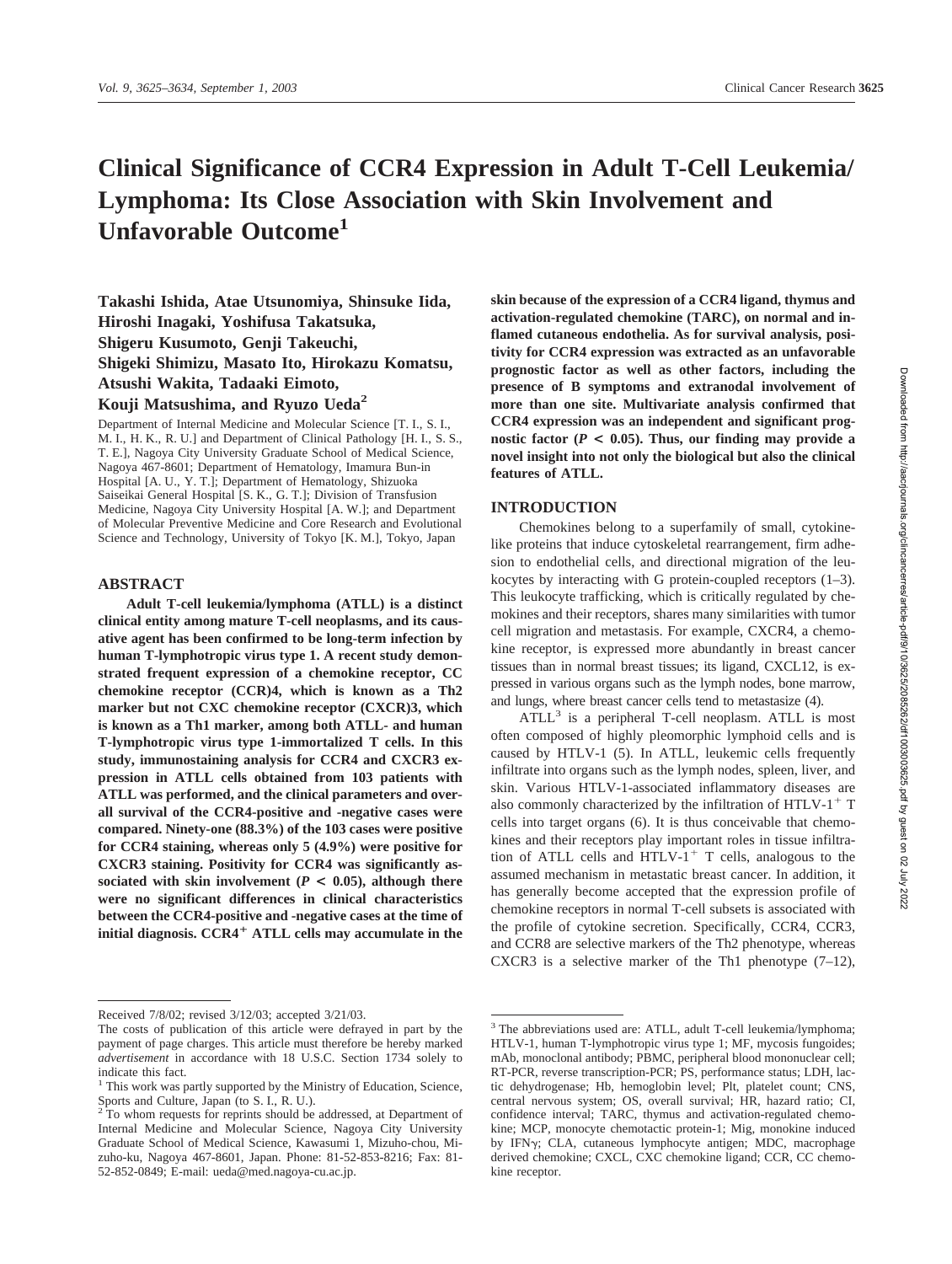

*Fig. 1* Flow cytometric and immunostaining analyses of CCR4 expression in ATLL cell lines. ATN-1, MT-2, and ATL102 cells show membrane staining and cytoplasmic granular staining on formalin-fixed, paraffin-embedded cell block sections by immunostaining using the mAb KM2160 (*bottom panels*). These results paralleled the data obtained by flow cytometric analysis (*top panels*). HUT102 cells are negative for CCR4 expression on both analyses.

although some controversy exists. As in the case of normal T-cell subsets, there is differential expression of chemokine receptors in T-cell-derived tumors. The pattern of chemokine receptor expression in T-cell-derived non-Hodgkin's lymphoma was characterized previously (13). In ATLL, CXCR3 was not expressed (zero of two), whereas the expression of CCR4, CCR5, Mig, TARC, and MCP-2 was not studied. Interestingly, CCR4 expression was seen in all (5 of 5) patients with largecell-transformed MFs but in only 1 of the 7 patients with nontransformed MFs (13). This suggests that CCR4-expressing T-cell tumors may acquire a certain growth advantage similar to tumor progression in MF. ATLL develops as a result of multistep tumorigenesis and results in an unfavorable outcome because of rapid deterioration of the disease. We investigated 103 cases with ATLL to analyze the biological and clinical significance of CCR4 and CXCR3 expression by an immunostaining procedure.

#### **MATERIALS AND METHODS**

**mAbs against Chemokine Receptors and CLA.** We used murine mAbs against CCR4 (KM2160; kindly provided by Kyowa Hakko Kogyo, Inc., Tokyo, Japan) and CXCR3 (1C6; BD PharMingen, San Diego, CA; Refs. 7, 14, 15) and rat mAb against CLA (HECA452; BD PharMingen; Ref. 16). The KM2160 mAb recognizes the  $NH<sub>2</sub>$ -terminal portion (amino acids 12–29) of the CCR4 molecule.

**Cell Lines and Viable Patient Samples.** HUT102, ATL102, and ATN-1 are human T-cell lines established from patients with ATLL (17–19). They have clonal integration of HTLV-1, as determined by Southern blot analysis. MT-2 is a human T-cell line transformed by infection of HTLV-1 (18–20). PBMCs were isolated from two patients diagnosed as having acute-type ATLL and three healthy adult volunteers upon informed consent. Lesional skin, lymph node, and bone marrow tissues were obtained from four patients with acute-type ATLL upon informed consent and used for RNA extraction in addition to histological examination.

**Flow Cytometric Analysis.** After blocking surface Fc receptors by murine normal serum (Dako, Kyoto, Japan),  $1 \times$  $10^6$  cells were incubated at  $4^{\circ}$ C with biotin-conjugated anti-



*Fig. 2* RT-PCR analysis of the mRNA expression of CCR4 and its ligands, TARC and MDC. *A*, mRNA expression of CCR4, TARC, and MDC in ATLL-derived cell lines. RT-PCR was carried out to amplify  $CCR4, TARC, MDC, and  $\beta$ -actin from total RNAs prepared from each$ cell line. *B*, mRNA expression of CCR4, TARC, and MDC in various tissues obtained from ATLL patients, as detected by RT-PCR analysis. Total RNAs were prepared from the PBMC of 3 healthy volunteers and from various tissues with infiltration of atypical lymphoid cells obtained from 6 ATLL patients.

CCR4 or isotype control mAb (MOPC-21; BD PharMingen) for 30 min, washed, and resuspended in PBS. Then, the cells were incubated with streptavidin-FITC conjugate (BD PharMingen) for 30 min, washed, resuspended in PBS, and analyzed by FACScan with the aid of CELLQuest software (Becton Dickinson, San Jose, CA). Intracellular cytokines of ATLL cell lines were analyzed after stimulation with phorbol 12-myristate 13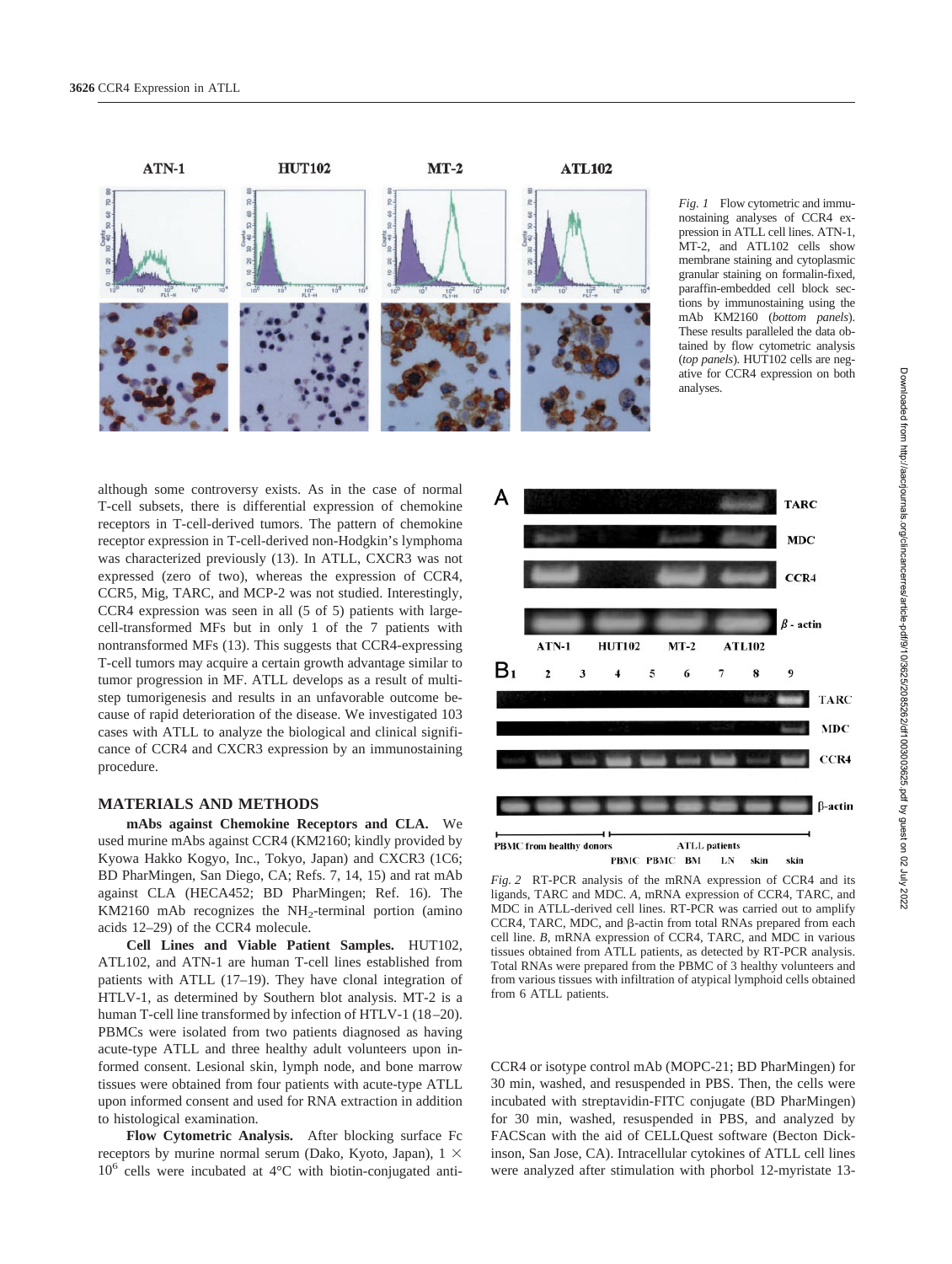*Fig. 3* Immunostaining for CCR4 and CXCR3 in normal reactive lymph nodes. Immunostaining was performed on formalin-fixed, paraffin-embedded hyperplastic lymph node sections. *A* and *B*, immunostaining for CCR4 using KM2160 mAb. A small percentage of the T cells in the paracortex area show positivity for CCR4. *C* and *D*, immunostaining for CXCR3 using 1C6 mAb. Nearly half of the interfollicular T cells were stained. *A* and *C*, magnification,  $\times$ 40; *B* and *D*, magnification,  $\times$ 100.



acetate, ionomycin, and Breferdin A for 4 h followed by fixation and permeabilization. Double staining for the intracellular cytokine IFN- $\gamma$ , with FITC and interleukin 4 with phycoerythrin, was performed (21).

**RT-PCR.** Total RNA was prepared from the cells or tissues. After incubation with DNaseI,  $1 \mu g$  of the total RNA was reverse transcribed and dissolved in a total volume of  $42 \mu l$ as a first-strand cDNA solution. Two  $\mu$ l of this solution was used to amplify CCR4, TARC, MDC, or  $\beta$ -actin mRNA (22). The oligonucleotide primers were as follows: for CCR4, sense, 5-CCCTCGATGAAAGCATATAC-3 and antisense, 5-GT-GAACAAAAGCCAGAGTTT-3; for TARC, sense, 5-AG-TACTTCAAGGGAGCCATT-3' and antisense, 5'-AGACTT-TAATCTGGGCCCTT-3'; for MDC, sense, 5'-AACACTTC-TACTGGACCTCA-3' and antisense, 5'-TAGGGTTATTAA-GAGGGGAC-3'.

**Patient Selection.** This study included 103 patients with ATLL diagnosed between 1989 and 2002 at four independent hospitals (Imamura Bun-in Hospital, Nagoya City University Hospital, Shizuoka Saiseikai General Hospital, and Ensyu General Hospital). The diagnosis and classification of clinical subtypes of the ATLL were made according to the criteria proposed by Japan Lymphoma Study Group (23). Clinical variables analyzed in this study included age, sex, clinical subtype, presence or absence of B symptoms and extranodal involvement, PS, serum LDH level, serum calcium level, WBC count, abnormal lymphocyte count, Hb and Plt of the peripheral blood, surface phenotypic markers (CD4, CD8, CD30, and CLA), involved organs (lymph node, bone marrow, peripheral blood, liver, spleen, gastrointestinal tract, lung, CNS, bone, skin, ascites, pericardial effusion, pleural effusion, nasopharynx, Waldeyer's tonsillar ring, kidney, eye, muscle, and mammary gland tissues), and clonal integration of HTLV-1 provirus in the genomic DNA of the tumor cells as determined by Southern blot analysis. We used the clinical data at the time, when the initial biopsy was performed. Although the treatment for ATLL cases enrolled in this study were variable, combination chemotherapy containing doxorubicin such as RCM protocol (24), LSG15 protocol (25), and cyclophosphamide-doxorubicin-vincristine-prednisone regimen were applied for most patients.

**Histopathology.** Tissue biopsy of the lesional organs was performed to obtain sufficient amount of materials after informed consent was obtained from the patients. Specimens were fixed in 10% buffered formalin and embedded in paraffin. The morphological classification was performed according to the WHO Classification of Tumors (5) with slight modification. We classified the 103 ATLL samples into the following five groups: (*a*) pleomorphic large cell type; (*b*) pleomorphic medium-sized cell type; (*c*) pleomorphic small-sized cell type; (*d*) anaplastic large cell lymphoma-like type; and (*e*) Hodgkin lymphoma-like type.

**Immunostaining.** The immunostaining analysis was performed with the aid of a SS MultiLink Detection kit, horseradish peroxidase/3,3-diaminobenzidine (BioGenex Laboratories, San Ramon, CA) using formalin-fixed, paraffin-embedded sections. We immunostained for both CCR4 and CXCR3 in several nearly normal lymph nodes and in the lesional tissues of 103 patients with ATLL. Immunoabsorption with the CCR4 antigen peptide of the CCR4-positive specimens resulted in negative stains (data not shown). Cell pellets that had been prepared from  $1 \times 10^7$  ATLL cells were also fixed with formalin, embedded in paraffin, and used for immunostaining. We defined a specimen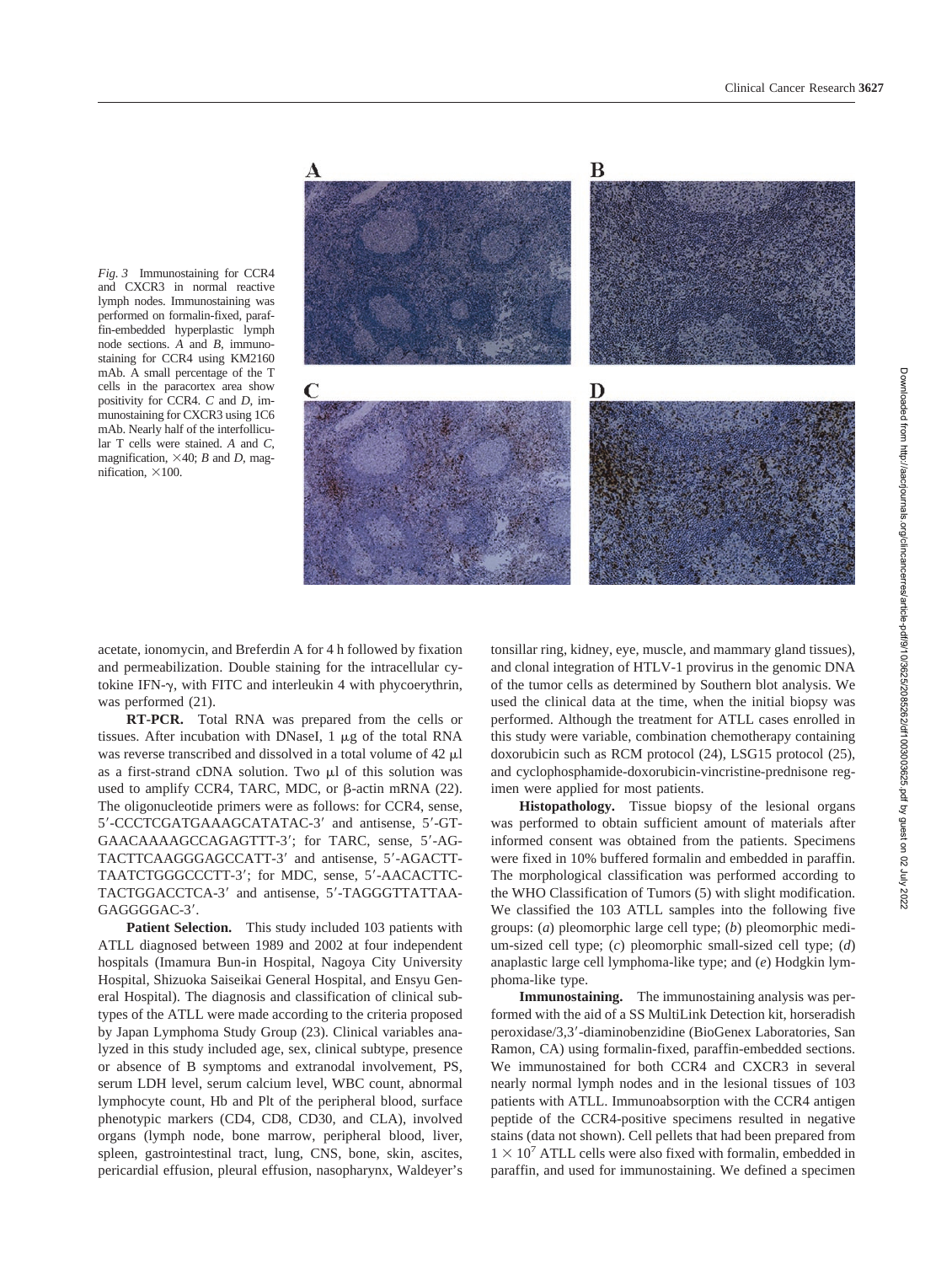| Total number                                                                  |                                                                 | 103                |
|-------------------------------------------------------------------------------|-----------------------------------------------------------------|--------------------|
| Age (yr), median (range)                                                      |                                                                 | $61(37-88)$        |
| Sex (male/female)                                                             |                                                                 | 63/40              |
| Clinical subtype <sup><i>a</i></sup>                                          | Acute                                                           | 77 (75.5%)         |
|                                                                               | Lymphoma                                                        | 17(16.7%)          |
|                                                                               | Chronic                                                         | $3(2.9\%)$         |
|                                                                               | Smoldering                                                      | $5(4.9\%)$         |
| Histological classification                                                   | Pleomorphic large                                               | 55 (53.4%)         |
|                                                                               | Pleomorphic medium                                              | 33 (32.0%)         |
|                                                                               | Pleomorphic small                                               | 9(8.7%)            |
|                                                                               | $ALCL-likeb$                                                    | $5(4.9\%)$         |
|                                                                               | HL-like                                                         | $1(1.0\%)$         |
| $B$ symptoms <sup>a</sup>                                                     | Present                                                         | 34 (33.3%)         |
|                                                                               | Absent                                                          | 68 (66.7%)         |
| $PS^a$                                                                        | $\overline{0}$                                                  | 18 (17.6%)         |
|                                                                               | 1                                                               | 41 (40.2%)         |
|                                                                               | $\overline{c}$                                                  | 20 (19.6%)         |
|                                                                               | 3                                                               | 19 (18.6%)         |
|                                                                               | $\overline{4}$                                                  | $4(3.9\%)$         |
| LDH (/upper limit of normal), median $(range)^c$                              |                                                                 | $1.86(0.59-24.65)$ |
| Ca (mg/dl), median (range) <sup>d</sup>                                       |                                                                 | $9.6(8.0-19.4)$    |
| WBC ( $\times$ 10 <sup>3</sup> / $\mu$ l), median (range) <sup><i>a</i></sup> |                                                                 | $8.20(1.6-208.6)$  |
| Hb (g/dl), median (range) <sup>d</sup>                                        |                                                                 | $13.2(6.3 - 16.9)$ |
| Plt $(\times 10^3/\mu l)$ , median (range) <sup>d</sup>                       |                                                                 | 202.5 (19.5-443)   |
| Surface-phenotypic markers                                                    | $CD4+CD8$ <sup>-</sup>                                          | 91 (88.3%)         |
|                                                                               | $CD4^+CD8^+$                                                    | $8(7.8\%)$         |
|                                                                               | $CD4-CD8$ <sup>-</sup>                                          | $3(2.9\%)$         |
|                                                                               | $CD4$ <sup><math>-</math></sup> $CD8$ <sup><math>+</math></sup> | $1(1.0\%)$         |
| CD30 <sup>e</sup>                                                             | $^{+}$                                                          | $25(26.0\%)$       |
|                                                                               | $\overline{\phantom{0}}$                                        | 71 (74.0%)         |
| CCR4                                                                          | $^{+}$                                                          | 91 (88.3%)         |
|                                                                               | -                                                               | 12(11.7%)          |
| CXCR3                                                                         | $^{+}$                                                          | $5(4.9\%)$         |
|                                                                               |                                                                 | 98 (95.1%)         |
| CLA <sup>f</sup>                                                              | $^{+}$                                                          | 17(17.3%)          |
|                                                                               |                                                                 | 81 (82.7%)         |
| Clonal integration of HTLV-1                                                  | $^{+}$                                                          | 35 (34.0%)         |
|                                                                               |                                                                 | $\Omega$           |
|                                                                               | Not tested or unknown                                           | 68 (66.0%)         |

*Table 1* Patient characteristics

*<sup>a</sup>* 1 case was not evaluated.

*<sup>b</sup>* ALCL, anaplastic large-cell lymphoma; HL, Hodgkin lymphoma.

*<sup>c</sup>* 2 cases were not evaluated.

*<sup>d</sup>* 3 cases were not evaluated.

*<sup>e</sup>* 7 cases were not evaluated.

*f* 5 case were not evaluated.

as being positive for CCR4 or CXCR3 if  $>10\%$  of the apparent tumor cells were stained with the respective antibody.

**Statistical Analysis.** The significance of differences between the CCR4-positive and -negative groups was examined with the Fisher's exact test or the Mann-Whitney *U* test. Patients' survival data were analyzed with the Kaplan-Meier method and were compared using the log-rank and Breslow-Gehan-Wilcoxon tests. Univariate and multivariate analyses were performed with the Cox proportional hazard regression model, and variables used in the latter analysis were selected with the stepwise method. Data were analyzed with the aid of Statview software (version 5.0; SAS Institute, Cary, NC). In this study,  $P < 0.05$  was considered as significant.

#### **RESULTS**

**Frequent Expression of Surface CCR4 among ATLLderived Cell Lines.** We evaluated the surface expression of CCR4 on ATLL cell lines (HUT102, ATN-1, and ATL102) and on a HTLV-1-transformed cell line (MT-2) by both flow cytometric and immunostaining analyses (Fig. 1). Three (75%) of the four cell lines (ATL102, MT-2, and ATN-1) showed membrane staining and granular cytoplasmic staining, and these findings were consistent with the data obtained by flow cytometric analysis. We next examined to see whether these ATL cells secrete Th2 cytokines. However, there was no fundamental difference in the profile of cytokine production among these four ATLL cell lines, *i.e.,* all four lines were of the Th0 subtype (data not shown) as previously reported by other investigators (26, 27).

**mRNA Expression of CCR4 and Its Ligands, TARC and MDC, in ATLL Cells.** The mRNA expression of CCR4 and its ligands, TARC and MDC, in four cell lines was investigated by RT-PCR analysis. On RT-PCR, the ATN-1, MT-2, and ATL102 cell lines showed strong bands for CCR4 mRNA, whereas the HUT102 line showed no visible band at our sensitivity as shown in Fig. 2*A*. The ATL102 line also showed strong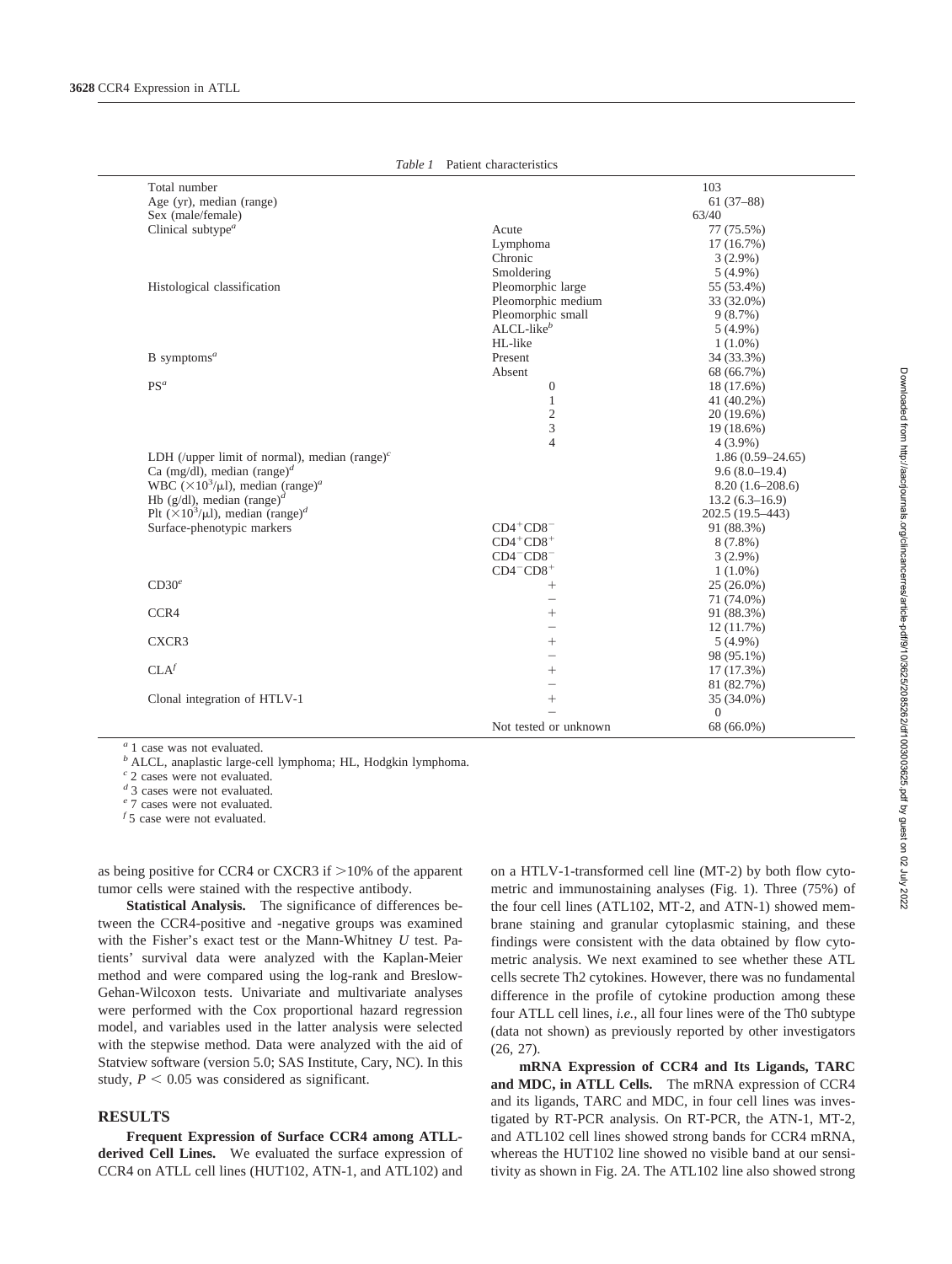## A CCR4



*Fig. 4* A representative lymph node finding of a patient with lymphoma type ATLL. *A*, the majority of tumor cells stained for CCR4. Most cells show membrane staining and granular cytoplasmic staining (CCR4 immunostaining,  $\times$ 400). *B*, proliferation of large atypical cells with irregular and pleomorphic nuclei. This case was classified as pleomorphic largecell type (H&E staining,  $\times$ 400). *C*, the same tumor cells of this case are negative for CXCR3 (CXCR3 immunostaining,  $\times$ 400).

bands for TARC and MDC mRNA, whereas the ATN-1 and MT-2 lines showed a weak band for MDC mRNA. Accordingly, all ATLL-related cell lines expressing CCR4 were positive for MDC expression at the mRNA level but were not always positive for TARC expression. We next carried out RT-PCR analysis of CCR4 expression in PBMCs derived from healthy adult volunteers and from ATLL patients and in tissues where leukemic cells had infiltrated. All PBMCs derived from the healthy adult volunteers expressed the mRNA for CCR4, whereas they did not express the mRNA for MDC nor TARC. Similarly, all PBMC samples derived from the ATLL patients expressed the mRNA for CCR4. However, among organs infiltrated by ATLL cells, only the skin showed signals for expression of its ligands. Sample number 8 showed weak TARC mRNA expression, and sample number 9 showed strong TARC and weak MDC expression as shown in Fig. 2*B*.

**CCR4 and CXCR3 Expression in Nearly Normal Lymph Node.** In reactive lymph nodes, a few interfollicular T cells were noted to be positive for CCR4 by immunostaining analysis, comprising 3–7% of all cells in the paracortex area (Fig. 3, *A* and *B*). On the contrary, many interfollicular T cells were positive for CXCR3, comprising 30–60% of all cells in the paracortex area (Fig. 3, *C* and *D*). B cells localized in the follicles, mantle zones, and marginal zones were negative for CCR4 and CXCR3. These results are consistent with the data reported previously (7, 10).

**Clinical Features of the 103 ATLL Patients and Immunostaining of Their Specimens for CCR4 and CXCR3.** Among the 103 ATLL patients, there were 63 males and 40 females with an age range of 37–88 years (median age, 61 years). The patients' clinical characteristics are summarized in Table 1. Specimens derived from 91 (88.3%) of the 103 cases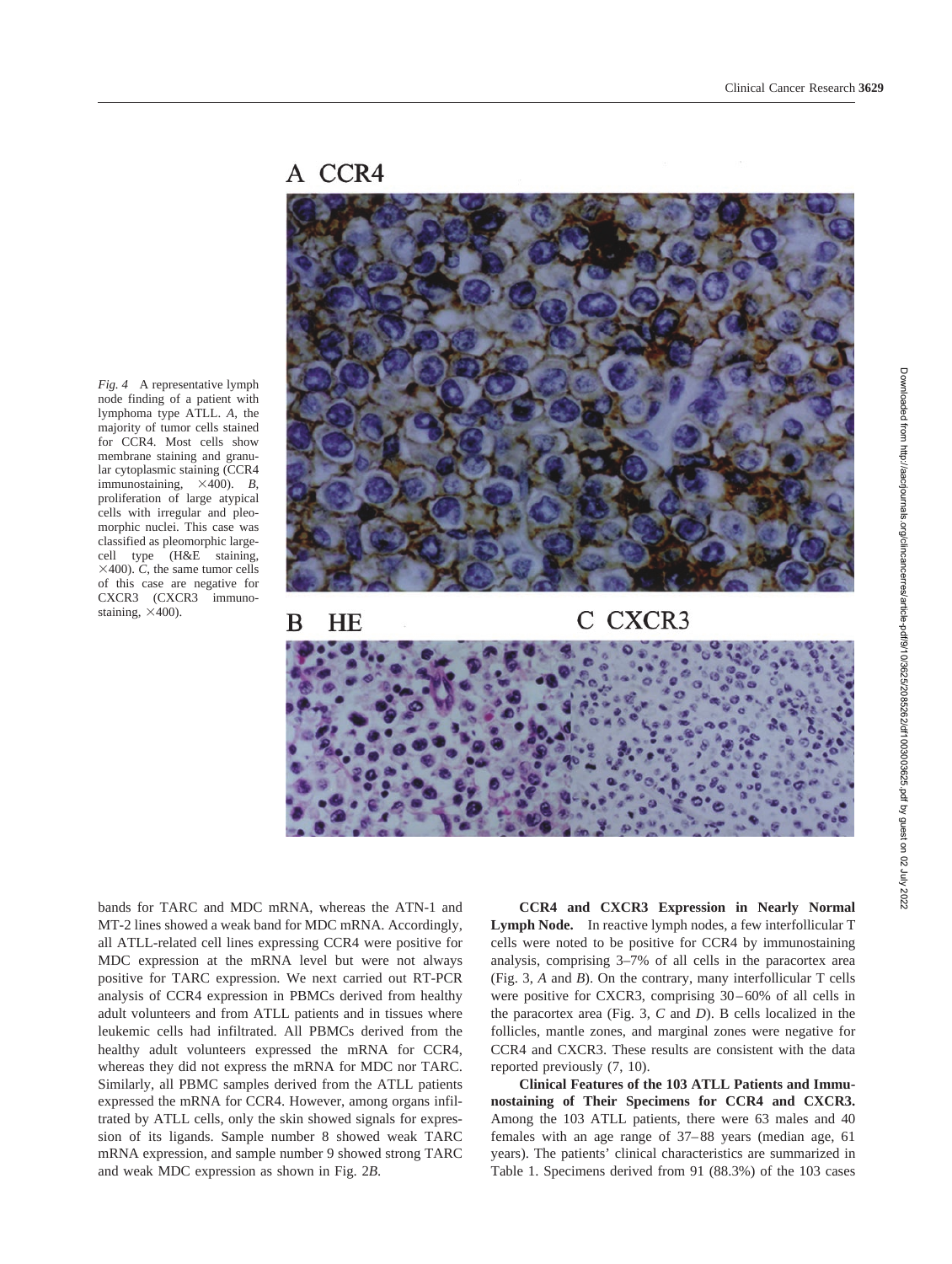

*Fig. 5* Representative pictures of the skin involvement in a patient with acute type ATLL. Remarkable infiltration of atypical lymphocytes is seen in the epidermis and dermis. (H&E,  $\times$ 200; *A*). The tumor cells are negative for CXCR3 (*B*) but positive for CCR4 expression (*C*). Infiltrated large cells are immunostained for CLA on their surface membrane.

*Fig. 6* OS of the patients with ATLL enrolled in this study. *A*, OS of the 103 patients with ATLL. The 50% survival time is 10.5 months, which is nearly in agreement with the figures reported in previous clinical trials in Japan. *B*, OS of the ATLL patients based on positivity or negativity for CCR4 expression. The CCR4 negative ATLL patients show significantly better prognosis. *C*, OS of patients with acute-type ATLL based on positivity or negativity for CCR4 expression. The CCR4-negative acute ATLL patients show significantly better prognosis in subgroup analysis. *D*, OS of the ATLL patients based on the presence or absence of skin involvement. No significant difference is seen between the two groups.



were positive for CCR4, and specimens derived from only 5 cases (4.9%) were positive for CXCR3. Immunostaining pictures of lesional tissues from two representative  $CCR4<sup>+</sup>$  patients are shown in Figs. 4 and 5. In most specimens positive for CCR4, nearly all neoplastic cells showed positive staining by

immunohistochemistry as shown in Figs. 4*A* and 5*C*. Moreover, the CCR4 expression in skin tumor cells did not vary irrespective of their localization in the skin. The OS curve of all ATLL cases enrolled in this study is shown in Fig. 6*A*. The 50% survival  $\pm$  SE was 10.5  $\pm$  0.6 months.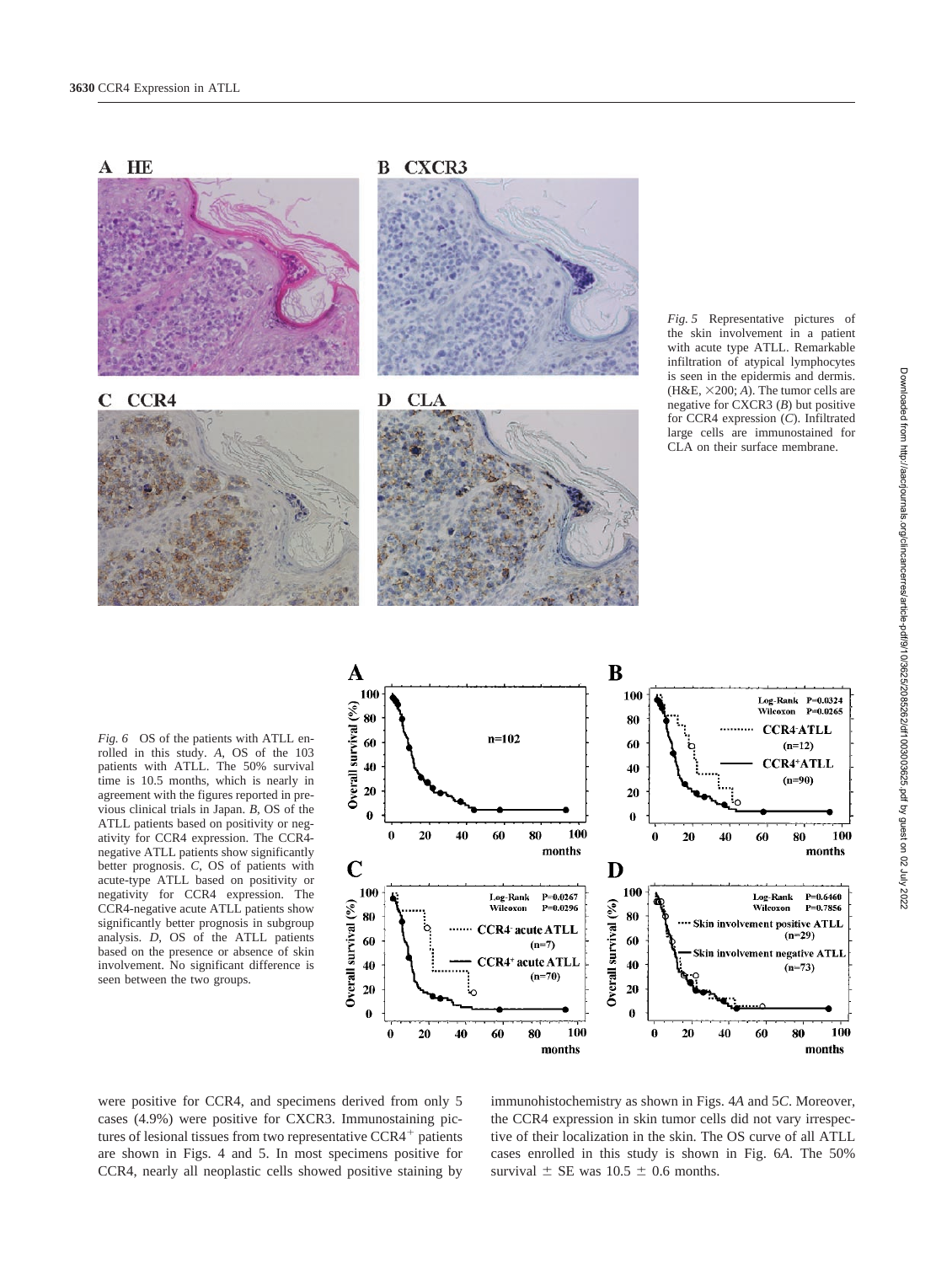|                                                       |                          | CCR4 <sup>+</sup> ATLL | CCR4 <sup>-</sup> ATLL | $\overline{P}$ |
|-------------------------------------------------------|--------------------------|------------------------|------------------------|----------------|
| Total number                                          |                          | 91 (88.3%)             | 12(11.7%)              |                |
| Age $(yr)$                                            | $\geq 60$                | 52 (57.1%)             | 7(58.3%)               |                |
|                                                       | $\leq 59$                | 39 (42.9%)             | 5(41.7%)               | >0.9999        |
| Sex                                                   | Male                     | 55 (60.4%)             | 8(66.7%)               |                |
|                                                       | Female                   | 36 (39.6%)             | $4(33.3\%)$            | 0.7619         |
| <b>PS</b>                                             | 0, 1                     | 50 (55.6%)             | $9(75.0\%)$            |                |
|                                                       | 2, 3, 4                  | 40 (44.4%)             | $3(25.0\%)$            | 0.2316         |
| Clinical subtype                                      | Acute, lymphoma          | 83 (92.2%)             | 11 (91.7%)             |                |
|                                                       | Chronic, smoldering      | $7(7.8\%)$             | $1(8.3\%)$             | >0.9999        |
| Histological classification                           | Non-small                | 83 (91.2%)             | 11 (91.7%)             |                |
|                                                       | Small                    | $8(8.8\%)$             | $1(8.3\%)$             | >0.9999        |
| <b>B</b> symptoms                                     | $+$                      | 30 (33.3%)             | $4(33.3\%)$            |                |
|                                                       |                          | 60(66.7%)              | 8(66.7%)               | >0.9999        |
| $Ca \ (mg/dl)$                                        | $\geq$ 11.0              | $17(19.3\%)$           | $0(0.0\%)$             |                |
|                                                       | < 11.0                   | 71 (80.7%)             | $12(100.0\%)$          | 0.2111         |
| <b>LDH</b>                                            | $>$ Normal               | 79 (88.8%)             | $9(75.0\%)$            |                |
|                                                       | $\leq$ Normal            | $10(11.2\%)$           | $3(25.0\%)$            | 0.1833         |
| Surface-phenotypic markers                            | $CD4+CD8$ <sup>-</sup>   | 81 (89.0%)             | $10(83.3\%)$           |                |
|                                                       | Not CD4+CD8 <sup>-</sup> | $10(11.0\%)$           | 2(16.7%)               | 0.6286         |
| CD30                                                  | $\! + \!\!\!\!$          | 19 (22.6%)             | $6(50.0\%)$            |                |
|                                                       | $\overline{\phantom{0}}$ | 65 (77.4%)             | $6(50.0\%)$            | 0.0730         |
| CXCR3                                                 | $^{+}$                   | $4(4.4\%)$             | $1(8.3\%)$             |                |
|                                                       | $\overline{\phantom{0}}$ | 87 (95.6%)             | 11 (91.7%)             | 0.4688         |
| <b>CLA</b>                                            | $^{+}$                   | 17 (19.8%)             | $0(0\%)$               |                |
|                                                       | -                        | 69 (80.2%)             | 12 (100%)              | 0.1192         |
| Clonal integration of HTLV-1                          | $+$                      | 30 (33.0%)             | 5(41.7%)               |                |
|                                                       | Not tested or unknown    | $61(67.0\%)$           | 7(58.3%)               | 0.5360         |
| WBC $(\times 10^3/\mu l)$                             |                          |                        |                        |                |
| median (range), (number)                              |                          | $8.2(1.6-171.8), (90)$ | $7.6(3.8-208.6), (12)$ | 0.7357         |
| $Hb$ (g/dl)                                           |                          |                        |                        |                |
| median (range), (number)                              |                          | $13.2(6.3-16.9), (88)$ | 13.4(10.6–14.6), (12)  | 0.5523         |
| Plt $(\times 10^3/\mu l)$<br>median (range), (number) |                          | $204(20-443), (88)$    | $191(59-342), (12)$    | 0.5885         |

*Table 2* Patient characteristics according to CCR4 expression

**Comparison of the Clinical Characteristics of the CCR4 and CCR4**- **Cases.** The patient characteristics based on the CCR4 status are summarized in Table 2. Surface CD4, CD8, and CD30 positivity were not associated with CCR4 expression. Regarding CLA expression, although no statistically significant association with CCR4 expression was determined by the Fisher's exact test, it was of interest that all of the CLA-positive cases belonged to the CCR4-positive group. The clinical characteristics of the  $CCR4^+$  and  $CCR4^-$  groups did not significantly differ. Involved organs based on the CCR4 status are summarized in Table 3. The  $CCR4<sup>+</sup>$  cases were significantly more likely to have skin involvement than the  $CCR4^-$  cases ( $P = 0.0176$ ). None of the other involved organs were associated with the CCR4 status. Involved organs based on the CLA expression status were also summarized in Table 4. The  $CLA<sup>+</sup>$  cases significantly favored skin involvement when compared with the  $CLA^-$  cases ( $P = 0.0112$ ) as previously reported by other investigators (28). With respect to the CD30 expression, 13 of 25 (52.0%)  $CD30<sup>+</sup>$  and 58 of 70 (82.9%)  $CD30<sup>-</sup>$  cases had peripheral blood involvement, indicating that the  $CD30<sup>-</sup>$  cases were significantly more likely to show leukemic status than the CD30<sup>+</sup> cases ( $P = 0.0060$ , data not shown), which was consistent with the previously published data (29). The OS was significantly longer in the  $CCR4$ <sup> $-$ </sup> cases than in the  $CCR4^+$  cases (50% OS; 20.6 *versus* 9.5 months) as shown in Fig. 6*B*. Among patients with acute-type ATLL, the CCR4<sup>-</sup>

*Table 3* Involvement sites according to CCR4 expression

|                        | $CCR4+ATLL$  | CCR4 <sup>-ATLL</sup> | P        |
|------------------------|--------------|-----------------------|----------|
| Total number           | 90           | 12                    |          |
| Involvement sites      |              |                       |          |
| $LN^a$                 | 73 (81.1%)   | 12 (100%)             | 0.2093   |
| Extranodal involvement |              |                       |          |
| BМ                     | 45 (50.0%)   | 7(58.3%)              | 0.7605   |
| <b>PB</b>              | 69 (76.7%)   | 8(66.7%)              | 0.4818   |
| Liver                  | 15 (16.7%)   | $1(8.3\%)$            | 0.6855   |
| Spleen                 | $27(30.0\%)$ | 2(16.7%)              | 0.5011   |
| Gastrointestinal tract | 23 (25.6%)   | $1(8.3\%)$            | 0.2853   |
| Lung                   | $5(5.6\%)$   | $0(0.0\%)$            | > 0.9999 |
| <b>CNS</b>             | $1(1.1\%)$   | $1(8.3\%)$            | 0.2225   |
| Bone                   | $3(3.3\%)$   | $0(0\%)$              | > 0.9999 |
| Skin                   | 29 (32.2%)   | $0(0.0\%)$            | 0.0176   |
| $\geq$ 2 sites         | 69 (76.7%)   | $6(50.0\%)$           | 0.0771   |
| $\geq$ 3 sites         | 49 (54.4%)   | 5(41.7%)              | 0.5409   |

*<sup>a</sup>* LN, lymph node; BM, bone marrow; PB, peripheral blood; CNS, central nervous system.

cases showed better prognosis than the  $CCR4^+$  cases (50% OS; 22.2 *versus* 8.9 months) as shown in Fig. 6*C*. We then compared the OS between cases who did or did not have skin involvement. No significant difference in OS was recognized between the two groups (Fig. 6*D*).

**Prognostic Factors for ATLL.** Univariate Cox proportional hazard analysis identified the following unfavorable prog-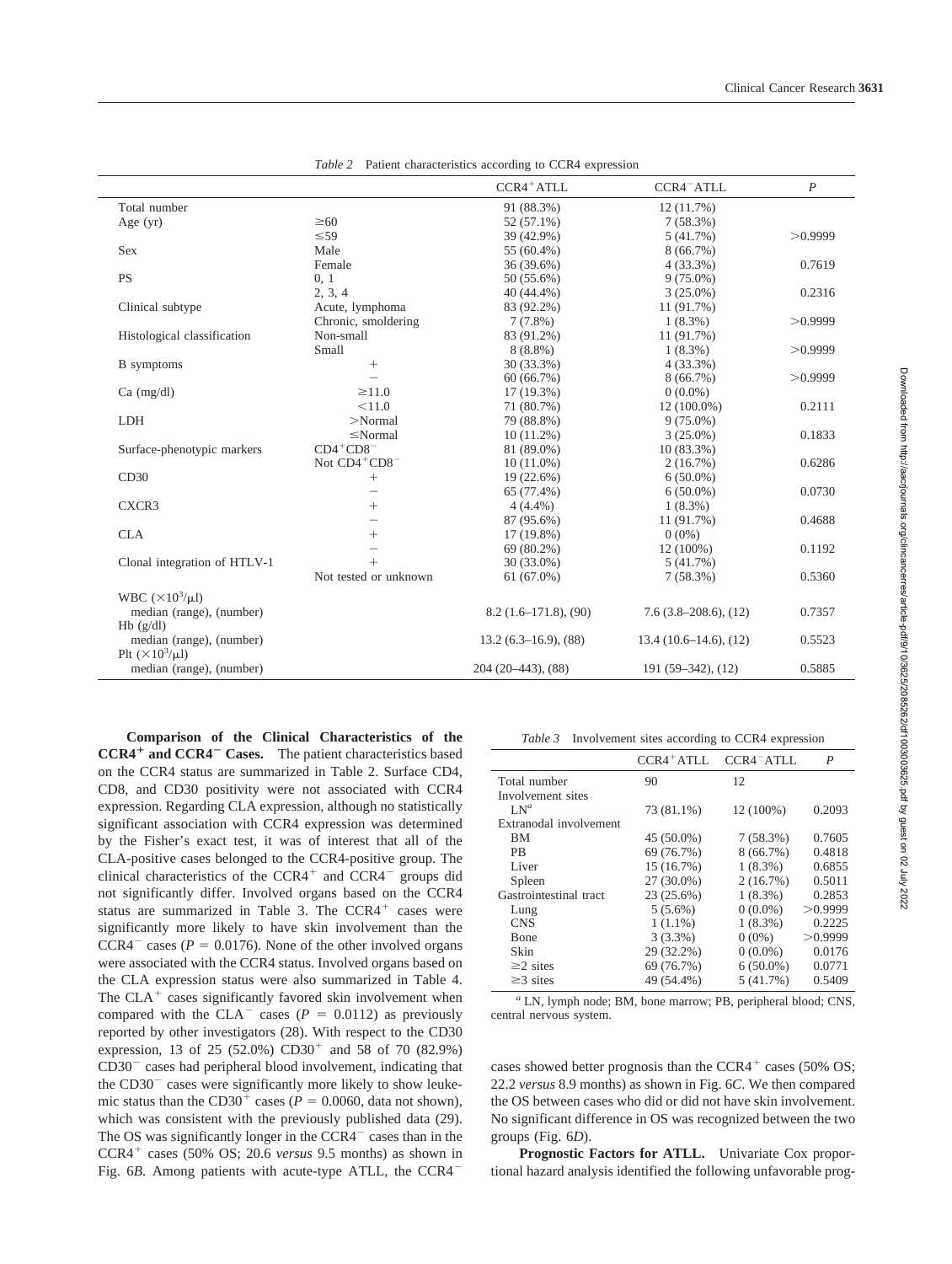| Table 4 Involvement sites according to CLA expression |  |  |  |  |  |  |  |
|-------------------------------------------------------|--|--|--|--|--|--|--|
|-------------------------------------------------------|--|--|--|--|--|--|--|

|                        | $CLA^+ATLL$ | $CLA-ATLL$   | P       |
|------------------------|-------------|--------------|---------|
| Total number           | 17          | 81           |         |
| Involvement sites      |             |              |         |
| $LN^a$                 | 13 (76.5%)  | 72 (88.9%)   | 0.2317  |
| Extranodal involvement |             |              |         |
| ВM                     | $8(47.1\%)$ | 42 (51.9%)   | 0.7932  |
| <b>PR</b>              | 13 (76.5%)  | 62(76.5%)    | >0.9999 |
| Liver                  | $0(0\%)$    | 16 (19.8%)   | 0.0662  |
| Spleen                 | $5(29.4\%)$ | 24 (29.6%)   | >0.9999 |
| Gastrointestinal tract | 4(23.5%)    | 20 (24.7%)   | >0.9999 |
| Lung                   | $1(5.9\%)$  | 3(3.7%)      | 0.5394  |
| <b>CNS</b>             | $0(0\%)$    | $2(2.5\%)$   | >0.9999 |
| <b>B</b> one           | $1(5.9\%)$  | $2(2.5\%)$   | 0.439   |
| Skin                   | $9(52.9\%)$ | 16 (19.8%)   | 0.0112  |
| $\geq$ 2 sites         | 13 (76.5%)  | $60(74.1\%)$ | >0.9999 |
| $\geq$ 3 sites         | $7(41.2\%)$ | 45 (55.6%)   | 0.2997  |

*<sup>a</sup>* LN, lymph node; BM, bone marrow; PB, peripheral blood; CNS, central nervous system.

nostic factors with respect to the patients' survival:  $PS \geq 2$ ; presence of B symptoms; extranodal involvement of more than one site; serum LDH level>upper limit of normal; serum Ca level  $\geq 11.0$  mg/dl; and positive CCR4 expression (Table 5). Multivariate analysis demonstrated the presence of B symptoms (HR = 2.425; 95% CI, 1.517-3.878;  $P = 0.0002$ ), extranodal involvement of more than one site ( $HR = 2.106$ ; 95% CI, 1.213–3.656;  $P = 0.0081$ ), and positive CCR4 expression (HR = 2.197; 95% CI, 1.080–4.469;  $P = 0.0298$ ) to be independent and significant unfavorable prognostic factors (Table 5).

#### **DISCUSSION**

In this paper, we reported that most ATLL cells were positive for CCR4 by immunostaining analysis, thus supporting the previous finding that showed its mRNA expression (30). In the normal condition, CCR4 is selectively expressed in CD4 memory T cells (14), and CCR4 is expressed in a few circulating peripheral T cells (13, 15, 31–33); in contrast, CXCR3 is expressed in many circulating peripheral T cells (11, 15, 32). These findings show that there are similarities between circulating T-cell subset and interfollicular T cells in normal lymph nodes with respect to the distribution of CCR4 and CXCR3 positivity. Our data may suggest that the origin of ATLL cells in most patients is CCR4-positive T cells, or ATLL is more likely to develop in those  $HTLV-1$ <sup>+</sup> patients who have altered immune regulation leading to increased numbers of CCR4-positive-infected cells. Interestingly, however, the profile of cytokine production in the CCR4-positive and -negative ATLL cell lines are all Th0 subtype. This indicates that the cytokine profiles of ATLL cells and HTLV-1-immortalized T cells do not simply shift to the Th2 phenotype (26, 27), suggesting that ATLL cells show an aberrant phenotype or they abnormally express CCR4 for unknown reasons probably associated with tumorigenesis.

In our study, the  $CCR4$ <sup>+</sup> ATLL was significantly associated with the skin involvement, and only the involved skin tissues showed expression of the CCR4 ligand, TARC. Recent studies have also confirmed TARC to be expressed on normal and inflamed cutaneous endothelia (33, 34). The skin involve-

ment was also associated with CLA expression in our study. In fact, recent studies have also revealed that most  $CLA<sup>+</sup>$  memory  $CD4<sup>+</sup>$  lymphocytes express high levels of CCR4, whereas mAb against CCR4 also recognized a smaller number of CLA peripheral blood memory  $CD4^+$  lymphocytes (34). Because the relationship between CCR4 and CLA expression was not statistically confirmed and some  $CCR4+CLA^-$  ATLL cases obviously had skin lesions in our study, our finding suggests that CCR4 and TARC participate in skin-specific recruitment of ATLL cells and are consistent with a selective role for CCR4 in skin lymphocyte homing (35).

We also demonstrated that CCR4 expression in ATLL cells as detected by immunostaining is an independent and statistically significant prognostic factor. The reason why CCR4 expression in ATLL cells contributes to poorer outcome in ATLL remains unclear. CCR4 positivity was significantly associated with skin involvement, whereas the presence of skin lesions itself did not affect prognosis. In ATLL, multistep oncogenic events are involved in the development of the full malignant phenotype in HTLV-1-infected cells after a long latency. The cumulative incidence of ATLL is estimated to be  $\sim$  2.5% among HTLV-1 carriers in Japan, and the median age at the time of diagnosis of ATLL is  $\sim$  55 years. CCR4 expression itself does not seem to be necessary for early development of ATLL because a small percentage of the ATLL cases in our study were negative for CCR4 expression. In patients with chronic or smoldering variants of ATLL, their neoplastic cells are usually small with minimal cytological atypia, and they occasionally develop into acute crisis, resulting in histological and clinical progression. As in the case of MF, it can be hypothesized that ATLL cells acquire the ability to express CCR4 as the tumors expand, resulting in aggressive behavior and poor prognosis. However, there was no significant relationship between the clinical subtype of ATLL and CCR4 expression. As for the histological classification, there was no significant relationship between histological large-cell transformation and CCR4 expression in ATLL in our study. In this regard, ATLL differs from MF in which CCR4 expression is associated with large-cell transformation (13). This suggests that CCR4 expression may represent certain biological behaviors rather than evident clinical and/or histological progression. CCR4 expression did not seem to reflect the tumor burden because CCR4 expression was not associated with a high LDH level. An interesting hypothesis is that an autocrine loop via the CCR4-ligand system with respect to growth stimulation may exist in addition to probable paracrine CCR4 activation through intermixed macrophages and adjacent blood vessels. From this point of view, it is of interesting that all ATLL cell lines expressing CCR4 were positive for MDC expression. As a matter of fact, it has been demonstrated that I-309, a member of the family of CC chemokines, inhibits apoptosis of ATLL cells, and may substantially contribute to their growth through an autocrine loop (36). In small cell lung cancer, a regulation mechanism of cellular proliferation through CXCR4 was reported previously (37). Our novel findings that CCR4 expression on ATLL cells is closely associated with skin involvement and with an unfavorable outcome will provide new insights into understanding the pathogenesis of ATLL, although its underlying mechanism, particularly in terms of biological behavior, remains to be clarified in additional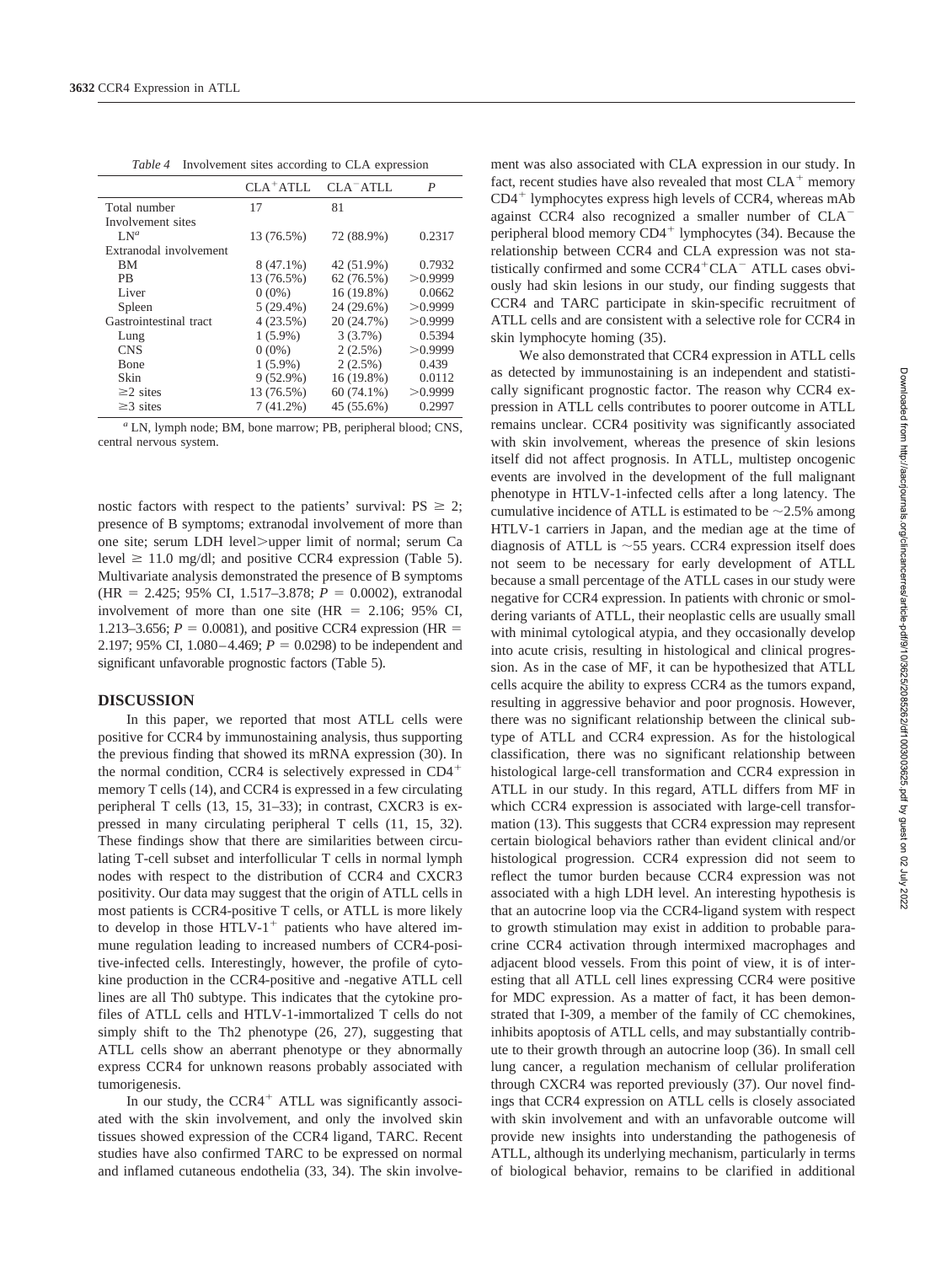|                              |                |                        | Univariate |                        | Multivariate |
|------------------------------|----------------|------------------------|------------|------------------------|--------------|
| Variable                     | Unfavorable    | $HR$ (CI)              | P<br>value | HR (CI)                | D            |
| Comparison with risk factors |                |                        |            |                        |              |
| <b>PS</b>                    | 2,3,4          | $2.108(1.364 - 3.259)$ | 0.0008     |                        |              |
| <b>B</b> symptom             | Present        | $2.466(1.571 - 3.869)$ | < 0.0001   | 2.425 (1.517-3.878)    | 0.0002       |
| Extranodal disease           | $\geq$ 2 sites | 2.538 (1.486-4.337)    | 0.0007     | $2.106(1.213 - 3.656)$ | 0.0081       |
| LDH.                         | $>$ Normal     | $2.121(1.021 - 4.404)$ | 0.0437     |                        |              |
| $Ca \ (mg/dl)$               | $\geq$ 11.0    | 2.485 (1.428–4.322)    | 0.0013     |                        |              |
| CCR4                         | Positive       | $2.097(1.045 - 4.205)$ | 0.0371     | 2.197 (1.080-4.469)    | 0.0298       |

*Table 5* Prognostic factors affecting OS

investigations. In addition, specifically targeted therapy against the CCR4 molecule using anti-CCR4 mAb could be developed as an alternative treatment for the patients with ATLL.

### **ACKNOWLEDGMENTS**

We thank Seizo Nagaya, Chika Ando, Satomi Ozeki, and Chiori Fukuyama for their skillful technical assistance and Dr. Ayumu Ito of the Division of Internal Medicine, Ensyu General Hospital (Hamamatsu, Japan) for providing us with clinical information on the patients. We also thank Kyowa Hakko Kogyo Incorporation (Tokyo) for providing us with anti-CCR4 mAb (KM2160).

#### **REFERENCES**

1. Zlotnik, A., and Yoshie, O. Chemokines: a new classification system and their role in immunity. Immunity, *12:* 121–127, 2000.

2. Campbell, J. J., and Butcher, E. C. Chemokines in tissue-specific and microenvironment-specific lymphocyte homing. Curr. Opin. Immunol., *12:* 336–341, 2000.

3. Bucher, E. C., Williams, M., Youngman, K., Rott, L., and Briskin, M. Lymphocyte trafficking and regional immunity. Adv. Immunol., *72:* 209–253, 1999.

4. Müller, A., Homey, B., Soto, H., Ge, N., Catron, D., Buchanan, M. E., McClanahan, T., Murphy, E., Yuan, W., Wagner, S. N., Brrera, J. L., Mohar, A., Verastegui, E., and Zlotnik, A. Involvement of chemokine receptors in breast cancer metastasis. Nature (Lond.), *410:* 50–56, 2001.

5. Kikuchi, M., Jaffe, E. S., and Ralfkiaer, E. Adult T-cell leukaemia/ lymphoma. *In:* E. S. Jaffe, N. L. Harris, H. Stein, and J. W. Vardiman (eds.), Pathology and Genetics Tumors of Haematopoietic and Lymphoid Tissues, pp. 200–203, Lyon, France: IARC Press, 2001.

6. Uchiyama, T. Human T cell leukemia virus type 1 (HTLV-1) and human diseases. Annu. Rev. Immunol., *15:* 15–37, 1997.

7. Qin, S., Rottmann, J. B., Myers, P., Kassam, N., Weinblatt, M., Loetscher, M., Koch, A. E., Moser, B., and Mackay, C. R. The chemokine receptors CXCR3 and CCR5 mark subsets of T cells associated with certain inflammatory reactions. J. Clin. Investig., *101:* 746–754, 1998.

8. Bonecchi, R., Bianchi, G., Bordignon, P. P., D'Lang, R., Borsatti, A., Sozzani, S., Allavena, P., Gray, P. A., Mantovani, A., and Sinigaglia, F. Differential expression of chemokine receptors and chemotactic responsiveness of type 1 T helper cells (Th1s) and Th2s. J. Exp. Med., *187:* 129–134, 1998.

9. D'Ambrosio, D., Iellem, A., Bonecchi, R., Mazzeo, D., Sozzani, S., Mantovani, A., and Sinigaglia, F. Selective up-regulation of chemokine receptors CCR4 and CCR8 upon activation of polarized human type 2 Th cells. J Immunol., *161:* 5111–5115, 1998.

10. Zingoni, A., Soto, H., Hedrick, J. A., Stoppacciaro, A., Storlazzi, C. T., Sinigaglia, F., D'Ambrosio, D., O'Garra, A., Robinson, D., Rocchi, M., Santoni, A., Zlotnik, A., and Napolitano, M. The chemokine receptor CCR8 is preferentially expressed in Th2 but not Th1 cells. J. Immunol., *161:* 547–551, 1998.

11. Yamamoto, J., Adachi, Y., Onoue, Y., Adachi, Y. S., Okabe, Y., Itazawa, T., Toyoda, M., Seki, T., Morihashi, M., Matsushima, K., and Miyawaki, T. Differential expression of the chemokine receptors by the Th1-and Th-2 type effector populations within circulating CD4<sup>+</sup> T cells. J. Leuk. Biol., *68:* 568–574, 2000.

12. Andrew, D. P., Ruffing, N., Kim, C. H., Miao, W., Heath, H., Li, Y., Murphy, K., Campbell, J. J., Butcher, E. C., and Wu, L. C-C chemokine receptor 4 expression defines a major subset of circulating nonintestinal memory T cells of both Th1 and Th2 potential. J. Immunol., *166:* 103–111, 2001.

13. Jones, D., O'Hara, C., Kraus, M. D., Perez-Atayde, A. R., Shahsafaei, A., Wu, L., and Dorfman, D. M. Expression pattern of T-cellassociated chemokine receptors and their chemokines correlates with specific subtypes of T-cell non-Hodgkin lymphoma. Blood, *96:* 685– 690, 2000.

14. Imai, T., Nagira, M., Takagi, S., Kakizaki, M., Nishimura, M., Wang, J., Gray, P. W., Matsushima, K., and Yoshie, O. Selective recruitment of CCR4-bearing Th2 cells toward antigen-presenting cells by the CC chemokines thymus and activation-regulated chemokine and macrophage-derived chemokine. Int. Immunol., *11:* 81–88, 1999.

15. Jones, D., Benjamin, R. J., Shahsafaei, A., and Dorfman, D. M. The chemokine receptor CXCR3 is expressed in a subset of B cells and is a marker for B-cell chronic lymphocytic leukemia. Blood, *95:* 627–632, 2000.

16. Duijvestijn, A. M., Horst, E., Pals, S. T., Rouse, B. N., Steere, A. C., Picker, L. J., Meijer, C. J., and Butcher, E. C. High endothelial differentiation in human lymphoid and inflammatory tissues defined by monoclonal antibody HECA-452. Am. J. Pathol., *130:* 147–155, 1988.

17. Naoe, T., Akao, Y., Yamada, K., Utsumi, K. R., Koike, K., Shamoto, M., Koike, K., Kurosawa, Y., Kato, K., Abe, M., and Shiku, H. Cytogenetic characterization of a T-cell line, ATN-1, derived from adult T-cell leukemia cells. Cancer Genet. Cytogenet., *34:* 77–88, 1988.

18. Gazdar, A. F., Carney, D., Bunn, P. A., Russell, E. K., Jaffe, E. S., Schechter, G. P., and Guccion, J. G. Mitogen requirements for the *in vitro* propagation of cutaneous T-cell lymphomas. Blood, *55:* 409–417, 1980.

19. Bunn, P. A., and Foss, F. M. T-Cell lymphoma cell lines (HUT102 and HUT78) established at the National Cancer Institute: history and importance to understanding the biology, clinical features, and therapy of cytaneous T-cell lymphomas (CTCL) and adult T-cell leukemialymphomas (ATLL). J. Cell. Biochem. Suppl., *24:* 12–23, 1996.

20. Miyoshi, I., Kubonishi, I., Yoshimoto, S., Akagi, T., Ohtsuki, Y., Shiraishi, Y., Nagata, K., and Hinuma, Y. Type C virus particles in a cord T-cell line derived by co-cultivating normal human cord leukocytes and human leukaemic T cells. Nature (Lond.), *294:* 770–771, 1981.

21. Schauer, U., Jung, T., Krug, N., and Frew, A. Measurement of intracellular cytokines. Immunol. Today, *17:* 305–306, 1996.

22. Ponte, P., Ng, S. Y., Engle, J., Gunning, P., and Kedes, L. Evolutionary conservation in the untranslated regions of actin mRNAs: DNA